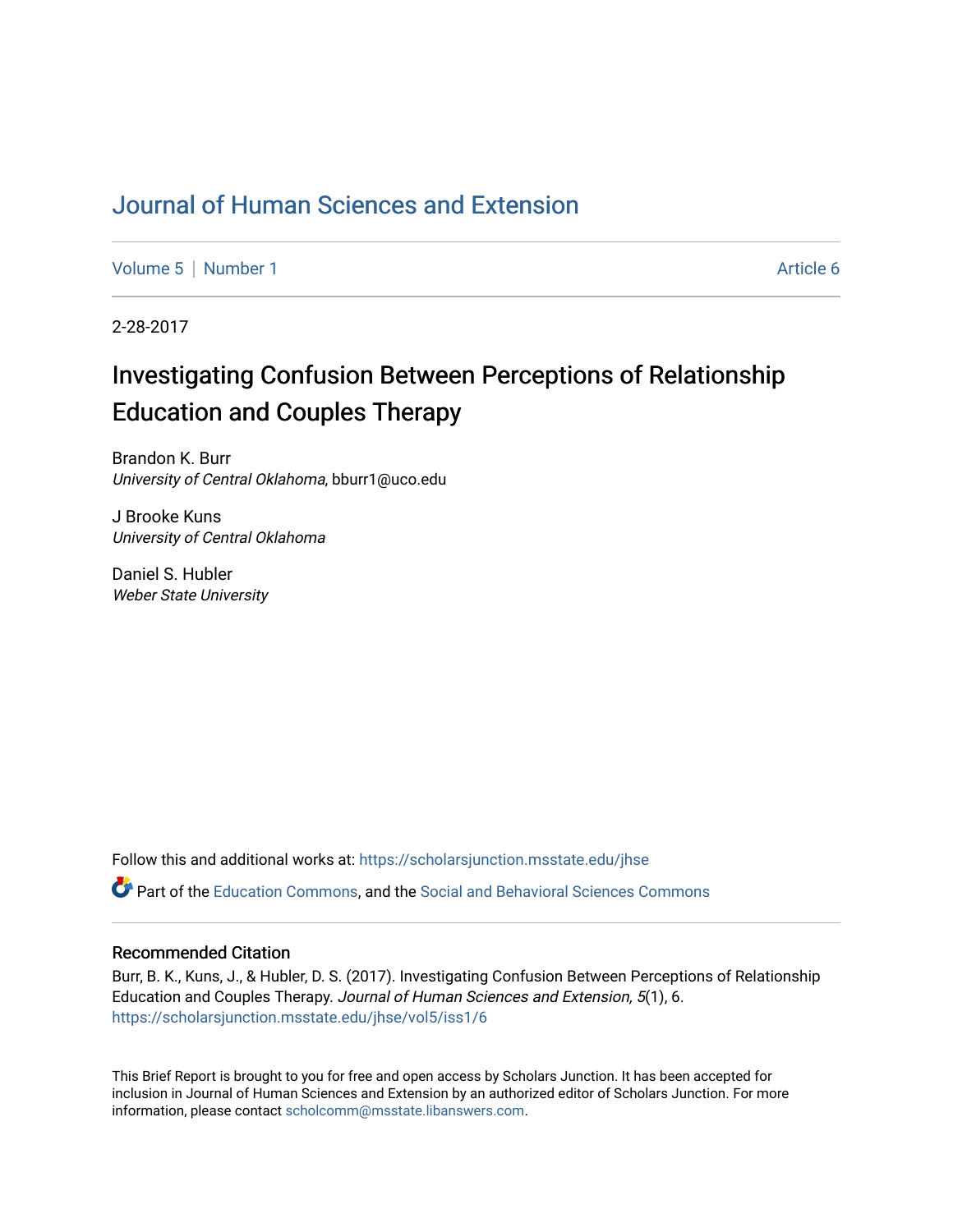**Brandon K. Burr J. Brooke Kuns**  *University of Central Oklahoma* 

### **Daniel S. Hubler**

*Weber State University* 

*Although relationship education (RE) and couples therapy (CT) have similar goals in helping build and sustain healthy couple and family relationships, there remains confusion between the focus and structure of the two services. Literature on the marketing of family programs indicates that the awareness level of the target audience should dictate marketing and recruitment messages. Lack of awareness regarding RE and confusion over the difference between RE and CT most likely affects the decision to attend. In order to inform RE recruitment and marketing approaches, this study investigated overall perceptions of RE, RE awareness, and confusion regarding the difference between RE and CT in a sample of 1,977 individuals. Differences in perceptions were also explored by relationship satisfaction and gender. Results showed a fairly high lack of awareness of RE and confusion between RE and CT. Results also showed that respondents in more satisfying relationships see RE less positively, and men see RE less positively than women. Implications for practitioners and researchers are presented.* 

*Keywords:* relationship education, couples, marketing, decision making

Although overlap exists among the goals of relationship education (RE) and couples therapy (CT) (Karam, Antle, Stanley, & Rhoades, 2015), there remains confusion between the focus and structure of the two services (Burr, Hubler, Gardner, Roberts, & Patterson, 2014). Markman and Rhoades (2012) define RE as "efforts or programs that provide education, skills, and principles that help individuals and couples increase their chances of having healthy and stable relationships" (p. 169). In general, RE is framed as a primary prevention service (i.e., assist in reducing or deterring potential issues faced by couples), and CT as tertiary prevention or intervention (i.e., assist with more complicated and/or chronic issues) (DeMaria, 2005; Myers-Walls, Ballard, Darling, & Myers-Bowman, 2011). Overall, few individuals and/or couples seek out either service, and RE in particular has experienced various issues related to recruitment

Direct correspondence to Brandon Burr at bburr1@uco.edu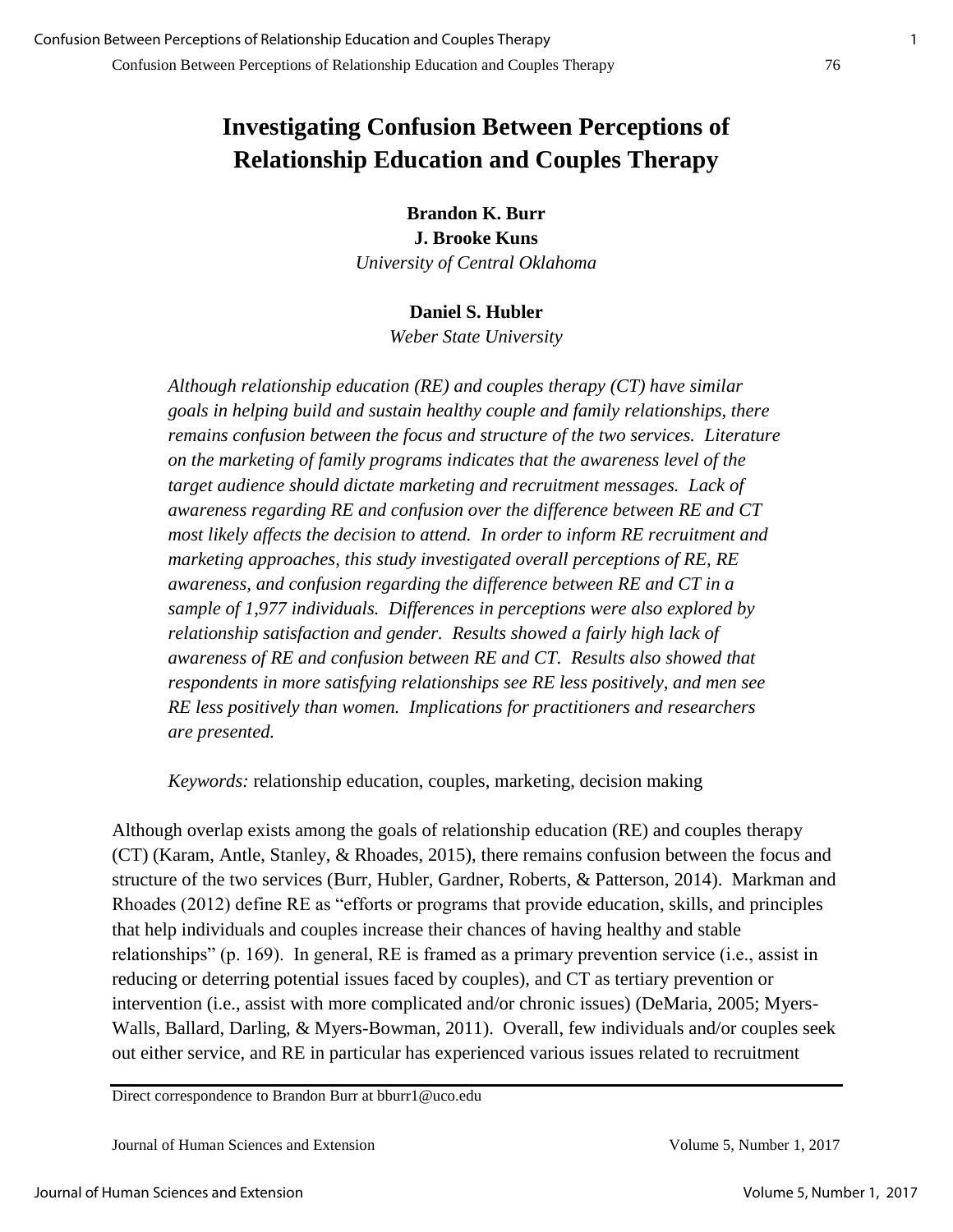(Burr, Gardner, Cox, Lazelere, & Hubler, 2015; Doss, Rhoades, Stanley, & Markman, 2009; Wood, Moore, Clarkwest, & Killewald, 2014). One possible reason for recruitment issues with RE could be the lack of awareness and knowledge about the two services (RE and CT) – differences in their structure and scope. Marketing messages in RE recruitment efforts can help clarify misconceptions and boost attendance. Past findings (e.g., Morris, Cooper, & Gross, 1999) show that marketing/promotion has an impact on attendance and program outcomes. However, calls to more systematically investigate marketing in RE (e.g., Guerney & Maxson, 1990; Morris et al., 1999) have yet to be answered in many ways. This study seeks to explore perceptions of RE and potential confusion between RE and CT in a sample of 1,977 individuals to help inform RE marketing efforts. We also explore how these perceptions differ by relationship satisfaction and gender.

#### **Models Describing the Distinction Between Education and Therapy Services**

In terms of overall scope, both family life education and family therapy seek to support healthy families but often use different approaches. These different approaches often require different credentials which can help determine which service is best matched with the current family situation and/or need. For example, Doherty's (1995) Level of Family Involvement model introduces five levels based on educational and ethical standards to promote healthy family functioning. The levels range from minimal emphasis on the family (level 1) to family therapy (level 5). Each level is different in approach, focus, and the credentials needed to boost the effectiveness of the service. Building on Doherty's model, Myers-Walls et al. (2011) further describe differences (answering the questions why, when, for whom, and how) between family life education, family case management, and family therapy. The authors also highlight the need for different family professionals to communicate and coordinate with one another to provide the best-matched service based on the family's need(s). Figure 1 contains a brief description of the different levels in Doherty's model.

| Level                                       | Description                                                                                                                                                                                                                                                                                                                                                                                                                                                               |
|---------------------------------------------|---------------------------------------------------------------------------------------------------------------------------------------------------------------------------------------------------------------------------------------------------------------------------------------------------------------------------------------------------------------------------------------------------------------------------------------------------------------------------|
| Level One:<br>Minimal Emphasis<br>on Family | Parents and family members are not the main focus in this level. Very little<br>attention is paid to the needs of the parents or family. The facilitator usually does<br>not require the professional skills to successfully work with families.                                                                                                                                                                                                                          |
| Level Two:<br>Information and<br>Advice     | Includes collaborative activities with the family members and the facilitator. The<br>facilitator has good communication skills, can successfully ask informative<br>questions, and understands how to engage the family. At level two, the family<br>life educators can provide information to a number of families in a low-risk<br>environment, such as a one-time didactic workshop. At level two there is limited<br>affective process and limited discussion depth. |

*Figure 1. Level Descriptions of Doherty's (1995) Model*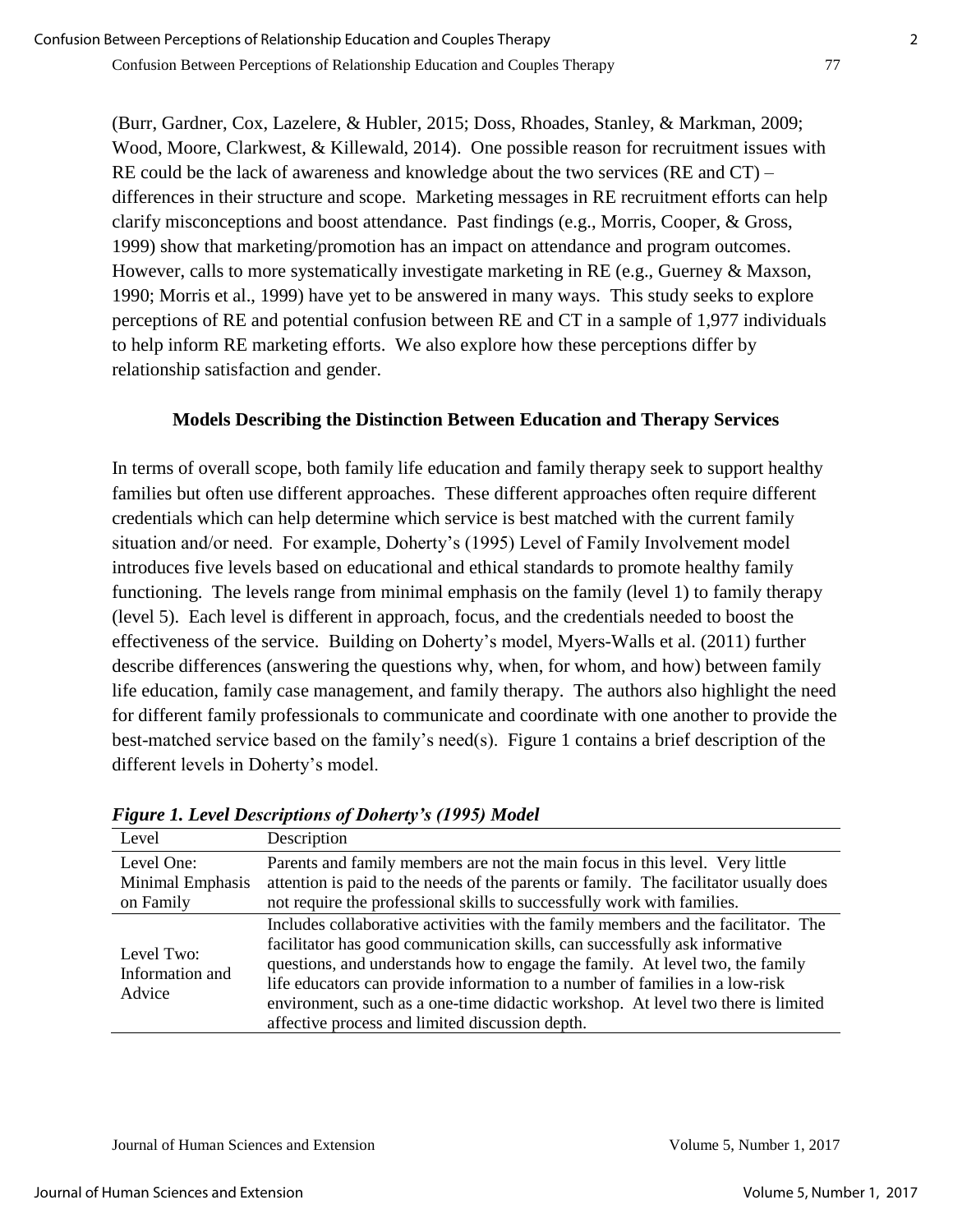| Level Three:<br>Feelings and<br>Support             | This level builds on level two while incorporating the family's feelings and<br>experiences. Empathetic listening is present, as well as gentle probing about<br>feelings to promote an open environment for sharing and problem solving.<br>Sharing and discussion are used as part of the educational process. At level three,<br>the family life educator is able to help families deal with and discuss normative<br>stressors rather than traumatic, personal issues. The family life educator would be<br>knowledgeable about how and when to provide a referral to a therapist for further<br>assistance. |
|-----------------------------------------------------|------------------------------------------------------------------------------------------------------------------------------------------------------------------------------------------------------------------------------------------------------------------------------------------------------------------------------------------------------------------------------------------------------------------------------------------------------------------------------------------------------------------------------------------------------------------------------------------------------------------|
| Level Four:<br><b>Brief Focused</b><br>Intervention | This level builds on the previous two levels while also including assessments and<br>planning for change in families. This level is mainly focused on high risk<br>families. Level four usually involves more than just parent and child. It may also<br>include extended family members, co parents, or grandparents. Family life<br>educators may facilitate this level.                                                                                                                                                                                                                                       |
| Level Five:<br><b>Family Therapy</b>                | This level falls outside the ethical boundaries for family life educators to<br>facilitate. This level includes serious family issues which require consent to treat.<br>This level addresses and develops a treatment plan to alleviate maladaptive family<br>situations. This service likely will occur for continuous weeks.                                                                                                                                                                                                                                                                                  |

#### **What Do We Know about Confusion between RE and CT?**

Although scant, there is some evidence of confusion between RE and CT in prior literature. In a sample of 99 couples, Burr et al. (2014) found that couples discussing the pros and cons of attending RE often began their conversations using the misguided terms "counseling" or "therapy." Roberts and Morris (1998) found that those who did not attend marriage enrichment programs were more likely to see the service as "therapeutic," while those who did attend were more likely to see the service as "educational." Thus, this confusion can be problematic if individuals and couples do not understand the distinctions between the two services, as this may affect the interest in participating and may sway the decision to attend.

### **Marketing Family Programs and Theoretical Underpinnings**

When considering what sways an individual or couple to choose a relationship service, the level of awareness is often a strong predictor. Target market awareness levels will dictate most program operation decisions, including marketing and recruitment messages (Pawel, 2015). According to Masterson and Forde (2011), there are five levels of awareness used in making decisions. These levels range on a continuum from unawareness of having a problem to most aware (i.e., having a solution but needing more details on how the solution can be accomplished). In terms of RE, the target market/audience may be unaware of RE, confused about the focus of RE, uninformed of the benefits of RE, or downplay the need for RE. In addition to awareness, attitudes and perceptions also affect the decision to attend. Ajzen's (1991) Theory of Planned Behavior suggests that intention predicts behavior, and attitude shapes intention. With RE, someone would be more likely to attend if he/she held a positive attitude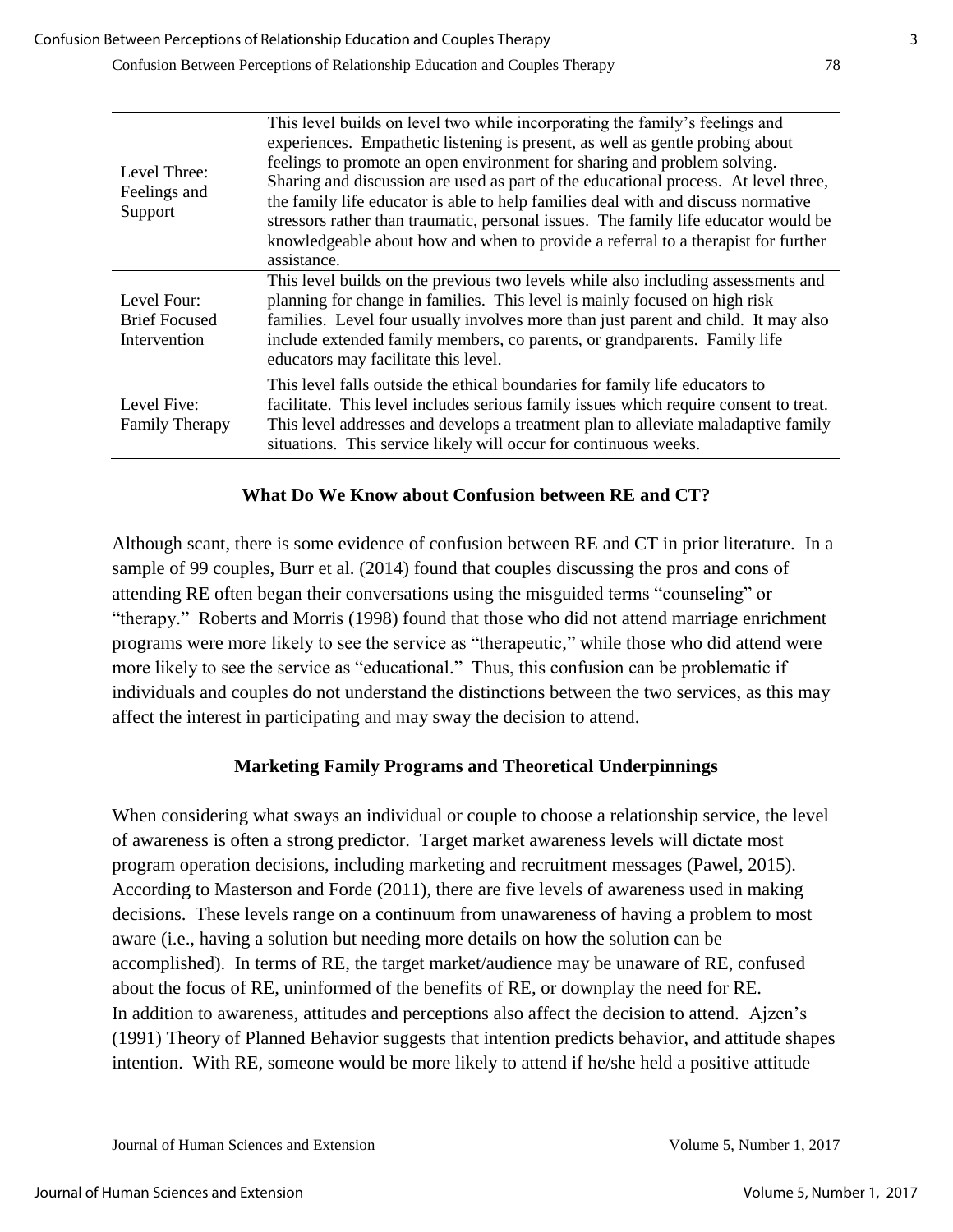toward attending. However, if there is confusion/unawareness over the nature of RE, or a

misguided perception, the attitude toward RE is affected.

# **Potential Differences in RE Attitudes**

# **Relationship Satisfaction**

Although the literature is somewhat mixed, there is some evidence that relationship satisfaction impacts the decision to attend RE. For instance, Roberts and Morris (1998) found that couples attending RE rated communication skills lower than those who chose not to attend, and Morris, McMillan, Duncan, and Larson (2011) found that those who attended RE had lower relationship satisfaction and rated communication skills lower than those who did not attend. Additionally, Burr et al. (2014) found that many couples expressed that attendance of RE would depend upon whether there is an issue/problem in the relationship. Thus, some couples, thinking of RE as more of a therapeutic service, may believe that a relationship "need" is a precursor to attendance or that lower levels of relationship satisfaction are necessary to attend RE.

While RE is not, by design and definition, a therapeutic or intervention service, there is some evidence that couples experiencing some relationship distress attend and benefit from RE (DeMaria, 2005; Halford & Bodenmann, 2013). However, largely, couples at risk for relationship distress are underrepresented in RE programming (Halford, O'Donnell, Lizzio, & Wilson, 2006). Yet, due to its broader educational approach, RE may be a good entrance point to reach diverse groups of individuals and couples (e.g., after attending RE, a couple may decide to seek further assistance and see a therapist; Doherty & Lamson, 2015).

# **Gender Differences**

There is limited information available on gender differences in attitudes towards seeking relationship services. Bringle and Byers (1997) found that women indicated they would be more likely to seek counseling and held more positive attitudes than men. Doss, Atkins, and Christensen (2003) found that women were significantly more likely to initiate the process of seeking therapy and held more positive attitudes towards CT than their husbands. In terms of RE, Burr et al. (2015) found that women held more positive attitudes than their male partners.

# **Current Study**

Extension services seek to offer evidence-based relationship programming tailored to the needs of the audience (Goddard & Schramm, 2015). However, in order to increase program attendance, additional research is needed to effectively shape marketing messages. As highlighted here, awareness and attitudes most likely affect the decision to attend RE. Confusion between RE and CT affects both the awareness level and the attitude toward RE, and attitudes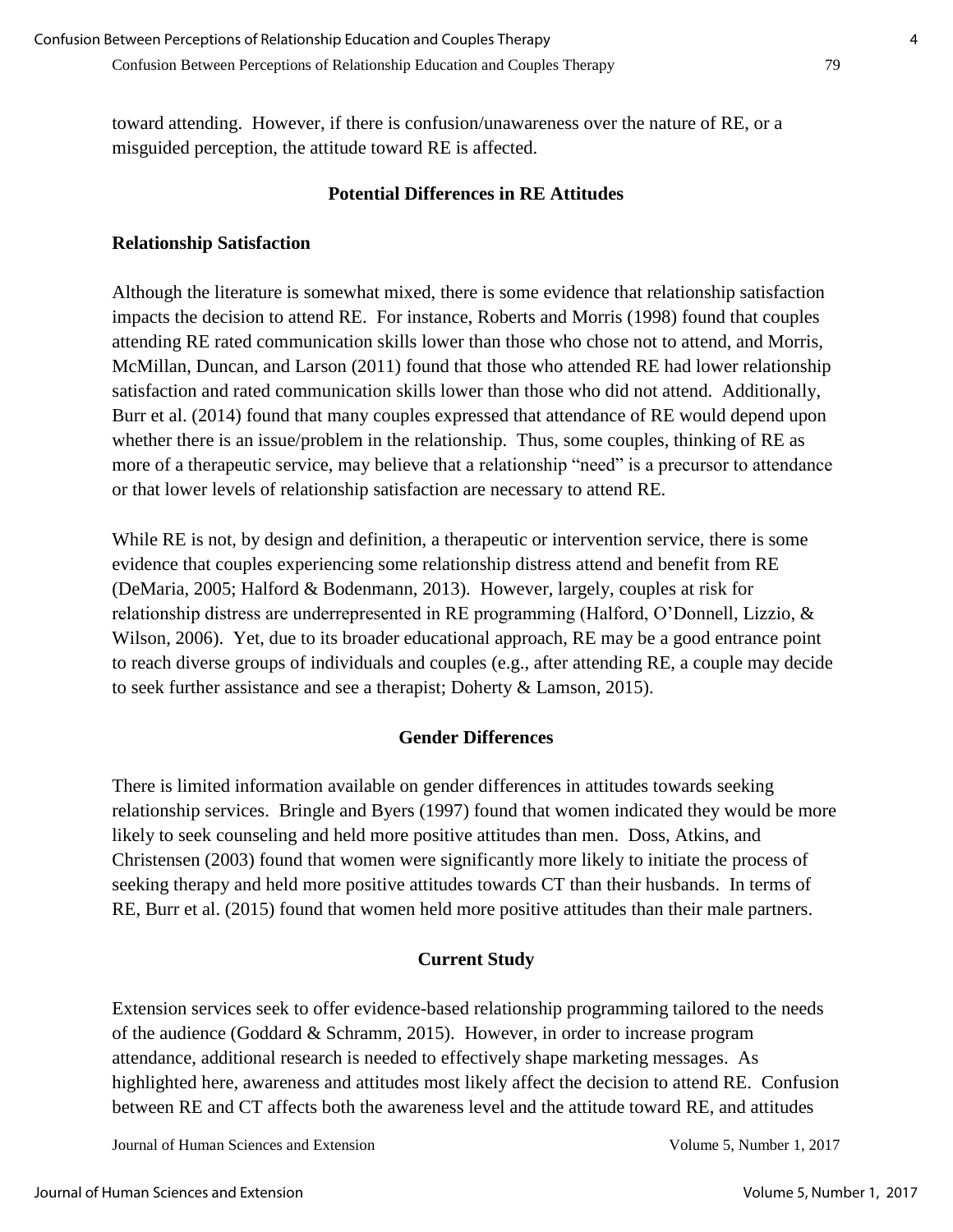may differ by factors such as relationship satisfaction and gender. In an effort to better inform RE marketing and recruitment practices, this study explores perceptions of RE, awareness of RE, confusion between RE and CT, and differences by relationship satisfaction and gender.

Based on the identified gaps in this topic area, this study investigated the following general research questions:

R1: Is there evidence of limited awareness of RE?

R2: Is there evidence of confusion between RE and CT?

R3: Do those reporting higher relationship satisfaction hold more negative attitudes toward RE?

R4: Do those in distressed relationships perceive RE more positively?

R5: Are there gender differences in perceptions of RE and awareness/confusion regarding RE?

R6: Are there relationship status differences in awareness/confusion regarding RE?

### **Method**

# **Sample**

Based on the focus of the study to primarily investigate confusion and awareness levels about RE, those who reported not attending RE in the past were selected from a larger online survey sample on attitudes toward RE. This resulted in a sample of 1,977 individuals. The sample was primarily female (74.9%). Participant age ranged from 18–96 years (*M =* 29.94, *SD =* 11.86). Of these individuals, 82.1% identified as Caucasian, 6.7% as Hispanic/Latino, 3.1% as Native American or Alaskan Native, 3.0% as African American/Black, 2.6% as Asian/Pacific Islander, 0.4% as Middle Eastern/Arab, with the remaining 2.1% identifying as other. In regards to income, 16.5% reported an income between \$0 and \$10,000, 11.6% between \$10,001 and \$20,000, 10.9% between \$20,001 and \$30,000, 11.5% between \$30,001 and \$40,000, 8.7% between \$40,001 and \$50,000, 7.5% between \$50,001 and \$60,000, 7.4% between \$60,001 and \$70,000, 6.3% between \$70,001 and \$80,000, 4.1% between \$80,0001 and \$90,000, 4.7% between \$90,001 and \$100,000, 10.8% above \$100,000. In terms of highest level of education attained, 1% reported less than high school, 12.7% reported they were high school graduates or obtained a GED, 5.6% attended a vocational-tech/trade school, 47.4% attended some college, 24.6% obtained a college degree, 2.8% completed some postgraduate work, and 5.9% obtained a post-graduate degree. Regarding the individuals' relationship status, 48.3% reported they were married, 2.7% were divorced, 1.1% were separated, 8.1% were currently living with their romantic partner, 1.1% were remarried, 23.2% were single, 14% were in a committed relationship but were not living with their romantic partner (i.e., dating), and 1.5% reported "other."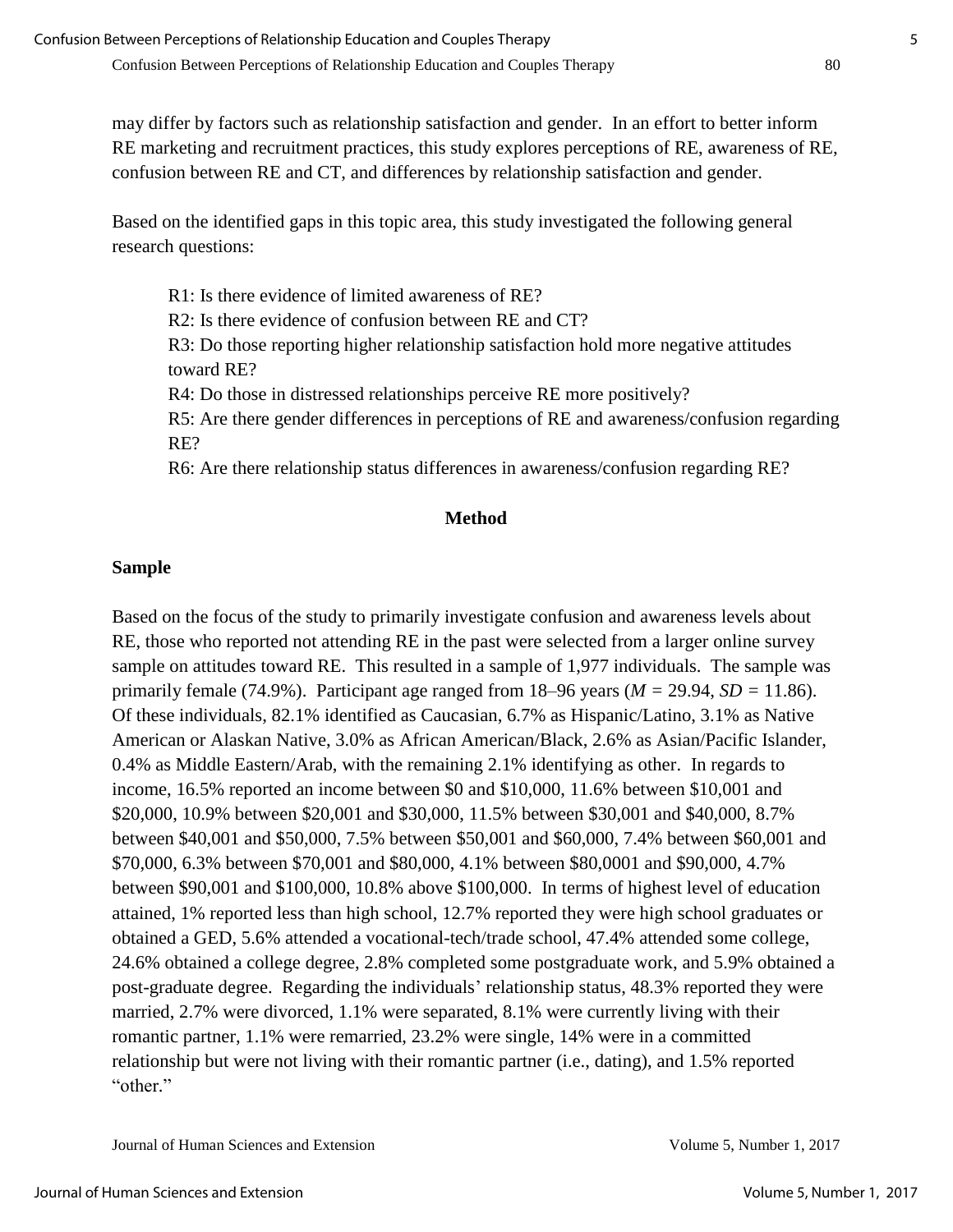### **Procedures**

After institutional review board approval was granted, participants completed an online survey using the Qualtrics online platform. The survey was distributed across college/university campuses and through social media. The survey consisted of questions directed toward participants' demographics and various items assessing attitudes towards RE.

#### **Measures**

**Relationship satisfaction.** Relationship satisfaction was measured via the Couple Satisfaction Index  $-4$  (CSI(4); Funk & Rogge, 2007). The measure assesses relationship satisfaction via four items: 1) *All things considered, I would rank my degree of happiness in my relationship as*  [ratings range from 0 (*extremely unhappy*) to 6 (*perfect*)]; 2) *I have a warm and comfortable relationship with my partner* [ratings range from 0 (*not at all true*) to 5 (*completely true*)]; 3) *How rewarding is your relationship with your partner?* [ratings range from 0 (*not at all*) to 5 (*completely*)]; and 4) *In general, how satisfied are you with your relationship?* [ratings range from 0 (*not at all*) to 5 (*completely*)]. The recommended cut score of 13.5 was utilized to differentiate those in distressed relationships (Funk & Rogge, 2007). Internal consistency was high ( $\alpha$  = .93).

**Relationship education attitudes.** Since there is little available information on RE attitudes, two items were created for this study to measure positive aspects/benefits: *I feel attending a relationship education class/workshop could be beneficial for my relationship/future relationship* and *I feel attending a relationship education class/workshop would be beneficial for me as a person*. Also, four items were created to measure the perceived "need" for RE: *A strong couple would not need to attend a relationship education workshop/class*; *If I want to learn skills to help my relationship, I would not rely on a relationship education class/workshop*; *I prefer to manage issues in my family/relationship on my own without outside help*; and *I would be skeptical of the motive/purpose of a relationship education class/workshop*. For all items, participants marked their agreement on a 10-point scale ranging from 1 (*strongly disagree*) to 10 (*strongly agree*).

**Confusion and unawareness with/of relationship education.** Confusion and unawareness were measured via two separate items: *I really don't see a difference between relationship education/therapy and counseling* and *I am not sure what a relationship education program is or what these programs do*. For both items, participants marked their agreement on a 10-point scale ranging from 1 (*strongly disagree*) to 10 (*strongly agree*).

**RE descriptions.** To further understand participants' thoughts and descriptions of RE in their own words, the following open-ended prompt was used in the survey: *Please describe in 1-2 sentences, what first comes to mind when you think of the term "relationship education."*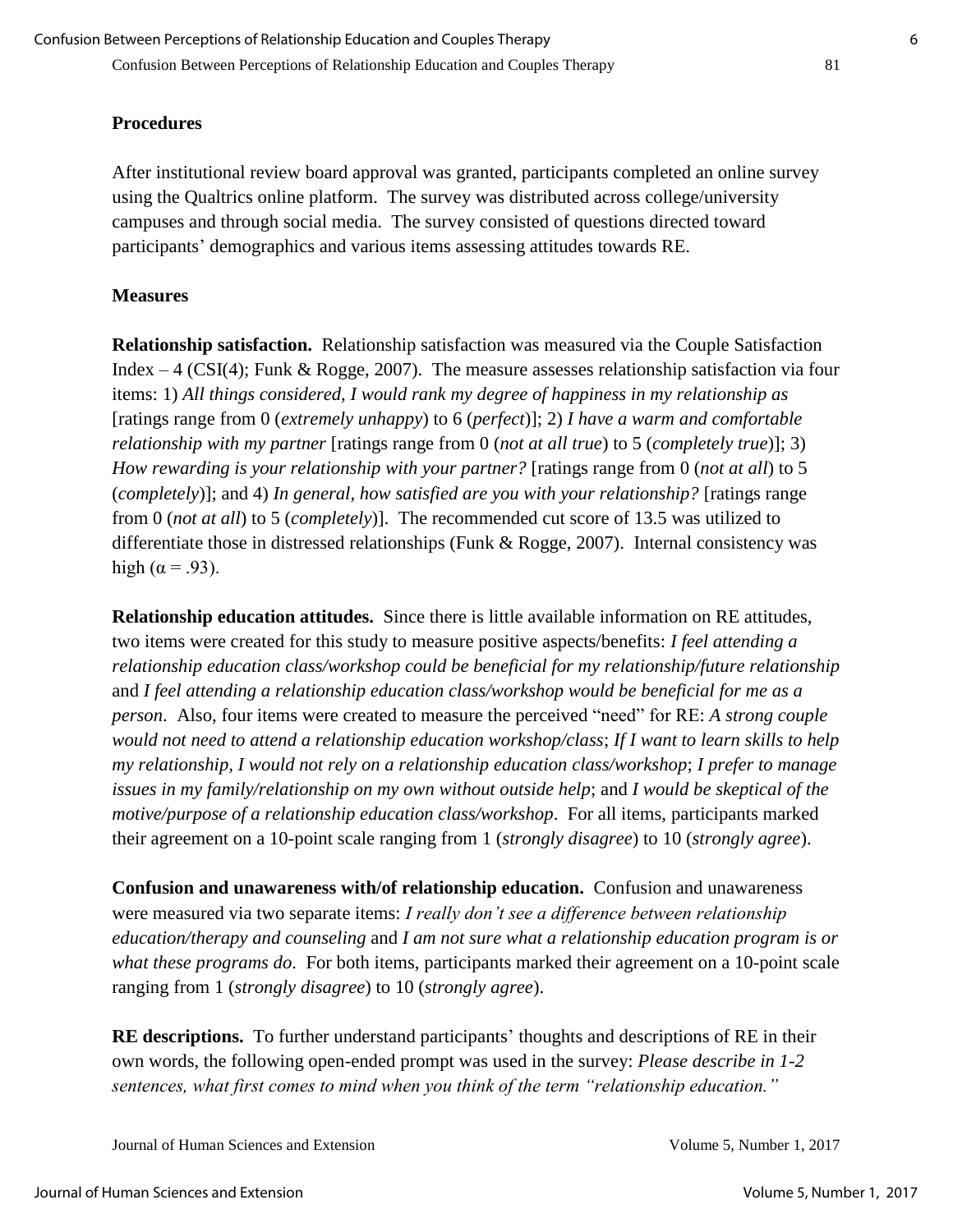#### **Results**

The current study investigated the association between perceptions of RE and relationship satisfaction using bivariate correlations; differences in perceptions of RE between those who met the cutoff for relationship distress via the CSI(4) and those who did not using independent samples *t*-tests; gender differences and relationship status differences in perceptions of RE and confusion regarding RE using independent samples *t*-tests; and descriptive statistics to explore confusion between RE and CT, and awareness of RE. Analysis pertaining to relationship satisfaction was conducted with only those reporting a current relationship ( $n = 1,414$ ). The open-ended data on participant descriptions of RE was analyzed using autonomous counting methods. Counting methods are often used to produce counts or numbers to serve as significant research findings (Hannah & Lautsch, 2011). Running counts/totals were created for responses using such terms as "counseling" or "counselor" and "therapy" or "therapist" to describe the focus/scope of RE.

### **R1: Is there evidence of limited awareness of RE?**

An examination of the descriptive statistics for the item, *I am not sure what a relationship education program is or what these programs do*, showed a mean of 5.30 and median of 5.00; these findings were at or above the midpoint for agreement on the 10-point scale. The descriptive statistics showed 33.3% marked a 7 or higher in terms of strength of agreement, while 15.2% marked a 9 or 10 in terms of strength of agreement.

# **R2: Is there evidence of confusion between RE and CT?**

An examination of descriptive statistics for the item, *I really don't see a difference between relationship education and relationship therapy/counseling*, showed a mean of 5.20 and median of 5.00; these findings were at or above the midpoint for agreement on the 10-point scale. The descriptive statistics showed 31.9% marked a 7 or higher in terms of strength of agreement, while 15.1% marked a 9 or 10. Results for the open-ended question asking participants to describe RE showed 380 participants (22%) described RE using the terms "counseling/counselor" or "therapy/therapist."

# **R3: Do those reporting higher relationship satisfaction hold more negative attitudes toward RE?**

Bivariate statistics showed relationship satisfaction was significantly and negatively correlated with positive aspects/benefits of RE (e.g., *I feel attending RE could benefit my relationship;*   $r(1334) = -0.20$ ,  $p < 0.01$ ) and significantly and positively correlated with the lack of need for RE (e.g., *If I want to learn skills to help my relationship, I would not rely on RE; r(1324) =* .10; *p <* .01). See Table 1 for all correlations and descriptive statistics.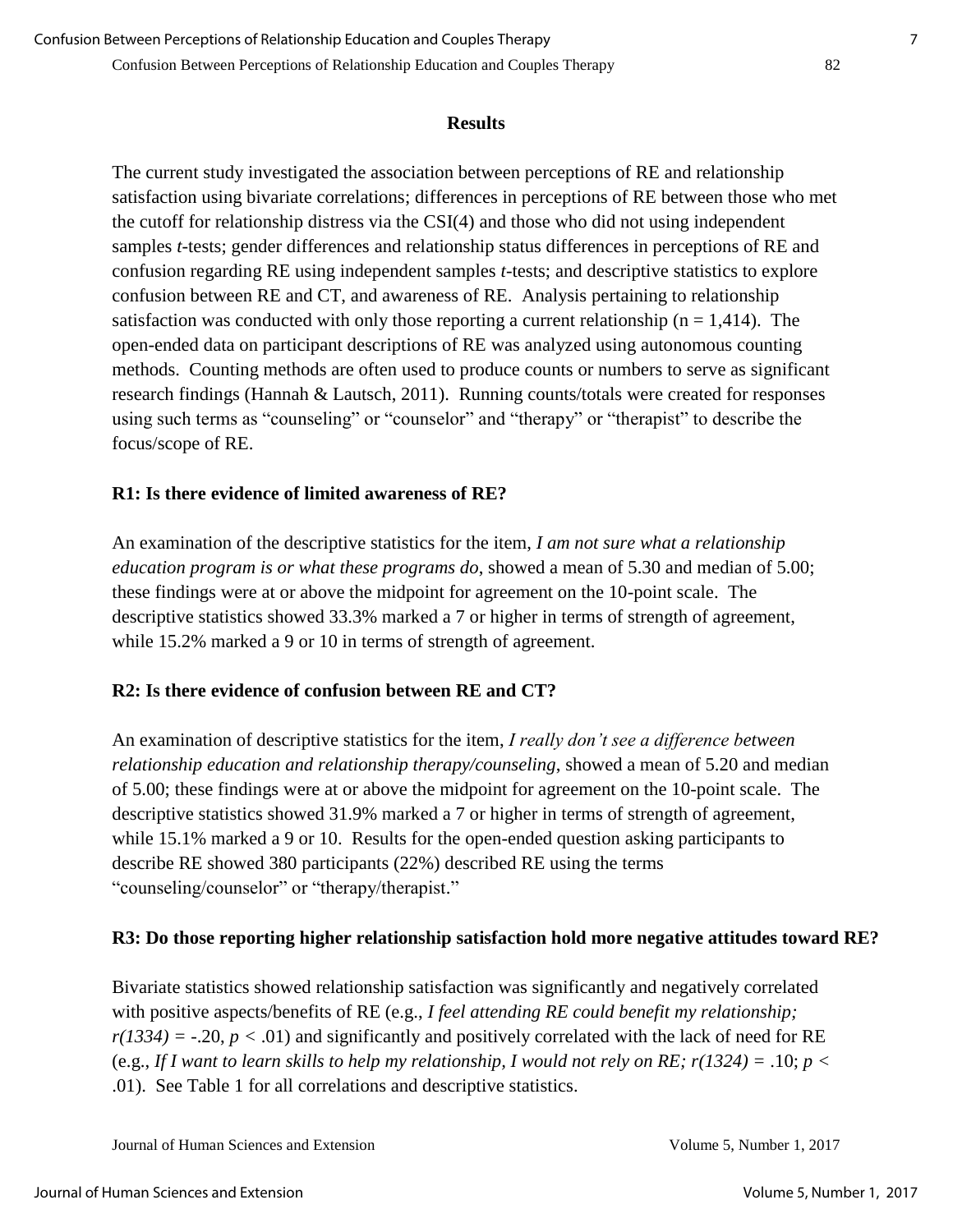Confusion Between Perceptions of Relationship Education and Couples Therapy 83

| <b>Variable</b>                                                                   | <b>Mean</b> | <b>SD</b> | Range                                                               | 1        | $\boldsymbol{2}$ | 3        | 4       | 5       | 6       | 7 |
|-----------------------------------------------------------------------------------|-------------|-----------|---------------------------------------------------------------------|----------|------------------|----------|---------|---------|---------|---|
| 1) Relationship<br>satisfaction                                                   | 19.87       | 4.48      | 21.00                                                               |          |                  |          |         |         |         |   |
| 2) RE would be<br>beneficial for me as a                                          | 6.33        | 2.60      | 9.00                                                                | $-.19**$ |                  |          |         |         |         |   |
| person<br>3) RE would improve<br>my relationship/future<br>relationship           | 6.64        | 2.57      | 9.00                                                                | $-.20**$ | .89**            |          |         |         |         |   |
| 4) To learn skills I<br>would not rely on RE                                      | 4.51        | 2.30      | 9.00                                                                | $.11**$  | $-.29**$         | $-.32**$ |         |         |         |   |
| 5) I prefer to manage<br>issues in my<br>family/relationship on<br>my own         | 5.54        | 2.54      | 9.00                                                                | $.16**$  | $-.32**$         | $-.32**$ | $.47**$ |         |         |   |
| 6) A strong couple<br>would not need RE                                           | 3.64        | 2.53      | 9.00                                                                | $-12**$  | $-.38**$         | $-.38**$ | $.41**$ | $.42**$ |         |   |
| 7) I would be skeptical<br>of the motive/purpose<br>of RE<br>$(0.7222)$ $(1.722)$ | 4.30        | 2.42      | 9.00<br>and the study of the state of the state of<br>$\sim$ $\sim$ | $-08**$  | $-.27**$         | $-.26**$ | $.41**$ | $.37**$ | $.43**$ |   |

*Table 1. Variable Means, Standard Deviations, and Bivariate Correlations* 

*Note*. "RE" indicates "relationship education"; \*\**p* < .01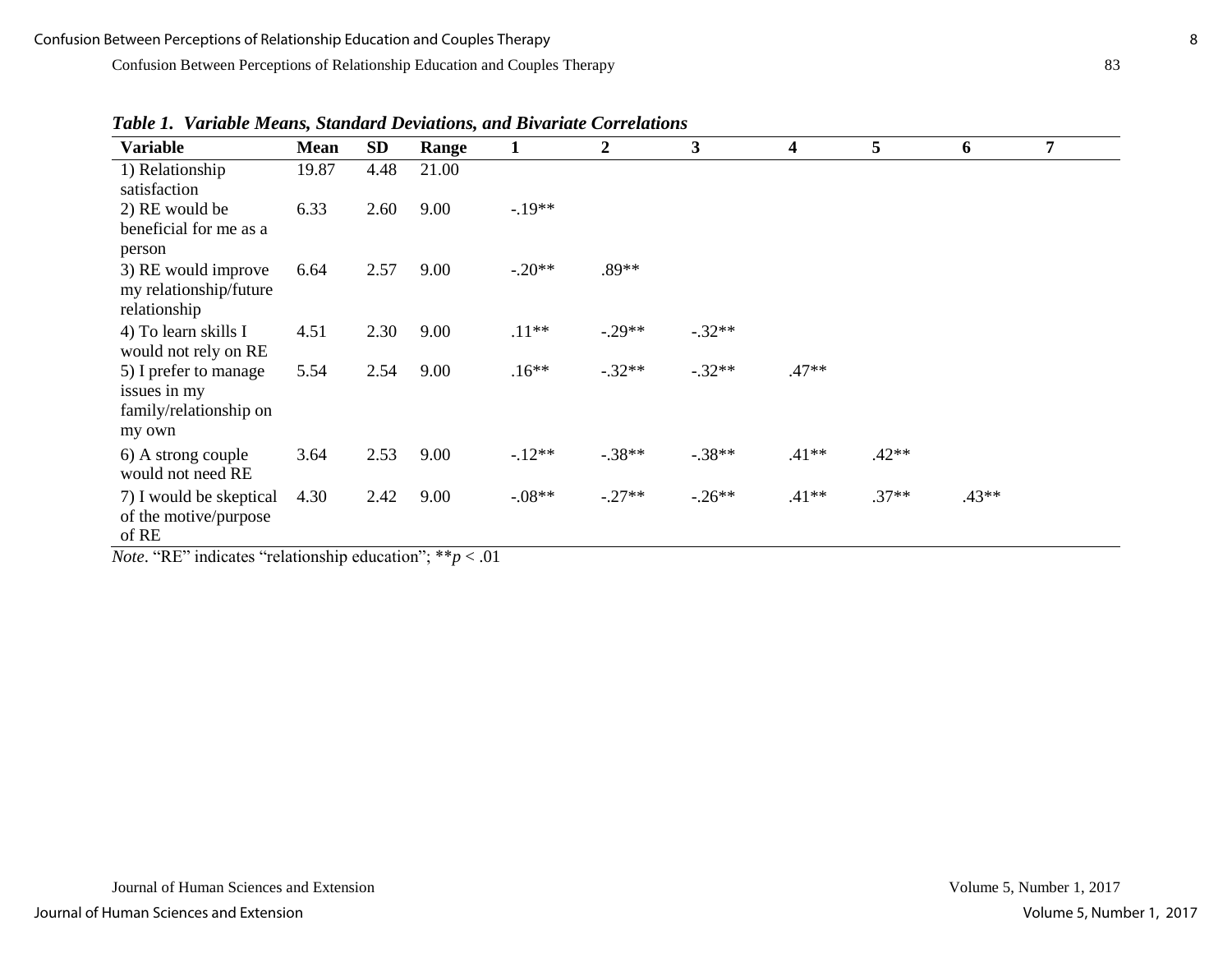#### **R4: Do those in distressed relationships perceive RE more positively?**

Independent samples *t*-tests showed that those who met the cut score criteria for relationship distress reported more positive attitudes toward RE and more positive appraisals of RE. They also had significantly higher means on both items assessing the positive aspects of RE and significantly lower means on the four items assessing the perceived need for RE (see Table 2).

| M              | SD             |            | Cohen's $d$ |
|----------------|----------------|------------|-------------|
| (distressed in | (distressed in |            |             |
| parentheses)   | parentheses)   |            |             |
| 6.24(7.24)     | 2.54(2.67)     | $-4.71***$ | 0.41        |
| 6.50(7.42)     | 2.54(2.60)     | $-4.17***$ | 0.36        |
|                |                |            |             |
| 4.56(4.01)     | 2.23(2.27)     | $2.52**$   | 0.21        |
| 5.71(5.00)     | 2.51(2.60)     | $3.47**$   | 0.29        |
|                |                |            |             |
| 3.75(3.10)     | 2.58(2.33)     | $3.27**$   | 0.26        |
| 4.29(3.64)     | 2.38(2.31)     | $3.30**$   | 0.28        |
|                |                |            |             |
|                |                |            |             |

*Table 2. Comparing Relationally Distressed (N = 164) and Nondistressed (N = 1,170) Individuals on RE Perceptions* 

*Note:* "RE" indicates "relationship education"; *\*\* p* < .01, \*\**\*p* < .001

#### **R5: Are there gender differences in perceptions of RE and awareness/confusion regarding RE?**

Independent samples *t*-tests showed that women held more positive perceptions of RE. Also, the results showed women were more aware of the focus of RE programs and reported less confusion about differences between RE and CT (see Table 3).

| Item                                                                                                                                                                                                                                                                                                                                                                                                                               | $\boldsymbol{M}$                                     | SD           |            | Cohen's $d$ |
|------------------------------------------------------------------------------------------------------------------------------------------------------------------------------------------------------------------------------------------------------------------------------------------------------------------------------------------------------------------------------------------------------------------------------------|------------------------------------------------------|--------------|------------|-------------|
|                                                                                                                                                                                                                                                                                                                                                                                                                                    | (men in                                              | (men in      |            |             |
|                                                                                                                                                                                                                                                                                                                                                                                                                                    | parentheses)                                         | parentheses) |            |             |
| RE would be beneficial for me as a person                                                                                                                                                                                                                                                                                                                                                                                          | 6.51(5.82)                                           | 2.59(2.55)   | $-5.16***$ | 0.27        |
| RE would improve my relationship/future                                                                                                                                                                                                                                                                                                                                                                                            | 6.81(6.13)                                           | 2.55(2.49)   | $-5.13***$ | 0.27        |
| relationship                                                                                                                                                                                                                                                                                                                                                                                                                       |                                                      |              |            |             |
| To learn skills, I would not rely on RE                                                                                                                                                                                                                                                                                                                                                                                            | 4.37(4.91)                                           | 2.22(2.49)   | $4.51***$  | 0.23        |
| I prefer to manage issues in my                                                                                                                                                                                                                                                                                                                                                                                                    | 5.38(6.01)                                           | 2.52(2.55)   | $4.81***$  | 0.25        |
| family/relationship on my own                                                                                                                                                                                                                                                                                                                                                                                                      |                                                      |              |            |             |
| A strong couple would not need RE                                                                                                                                                                                                                                                                                                                                                                                                  | 3.42(4.84)                                           | 2.44(2.65)   | $6.31***$  | 0.56        |
| I would be skeptical of the motive/purpose                                                                                                                                                                                                                                                                                                                                                                                         | 4.07(4.84)                                           | 2.35(2.52)   | $6.10***$  | 0.32        |
| of RE                                                                                                                                                                                                                                                                                                                                                                                                                              |                                                      |              |            |             |
| Not sure what RE is                                                                                                                                                                                                                                                                                                                                                                                                                | 5.22(5.55)                                           | 2.70(2.65)   | $2.41*$    | 0.13        |
| I don't not see a difference between RE                                                                                                                                                                                                                                                                                                                                                                                            | 5.11(5.48)                                           | 2.65(2.86)   | $2.55*$    | 0.13        |
| and CT                                                                                                                                                                                                                                                                                                                                                                                                                             |                                                      |              |            |             |
| $\mathbf{1}$ $\mathbf{1}$ $\mathbf{1}$ $\mathbf{1}$ $\mathbf{1}$ $\mathbf{1}$ $\mathbf{1}$ $\mathbf{1}$ $\mathbf{1}$ $\mathbf{1}$ $\mathbf{1}$ $\mathbf{1}$ $\mathbf{1}$ $\mathbf{1}$ $\mathbf{1}$ $\mathbf{1}$ $\mathbf{1}$ $\mathbf{1}$ $\mathbf{1}$ $\mathbf{1}$ $\mathbf{1}$ $\mathbf{1}$ $\mathbf{1}$ $\mathbf{1}$ $\mathbf{$<br>$\cdots$<br>$\mathbf{1}$ $\mathbf{1}$<br>$\mathbf{r}$ $\mathbf{r}$ $\mathbf{r}$ $\mathbf{r}$ | $22 - 14$<br>$\bigcap_{i=1}^n$ and $\bigcap_{i=1}^n$ | 0.01         |            |             |

*Table 3. Comparing Men (N = 495) and Women (N = 1, 475) on RE Perceptions* 

*Note:* "RE" indicates "relationship education";  $\frac{p}{p}$  < .05, \*\*\* $p$  < .001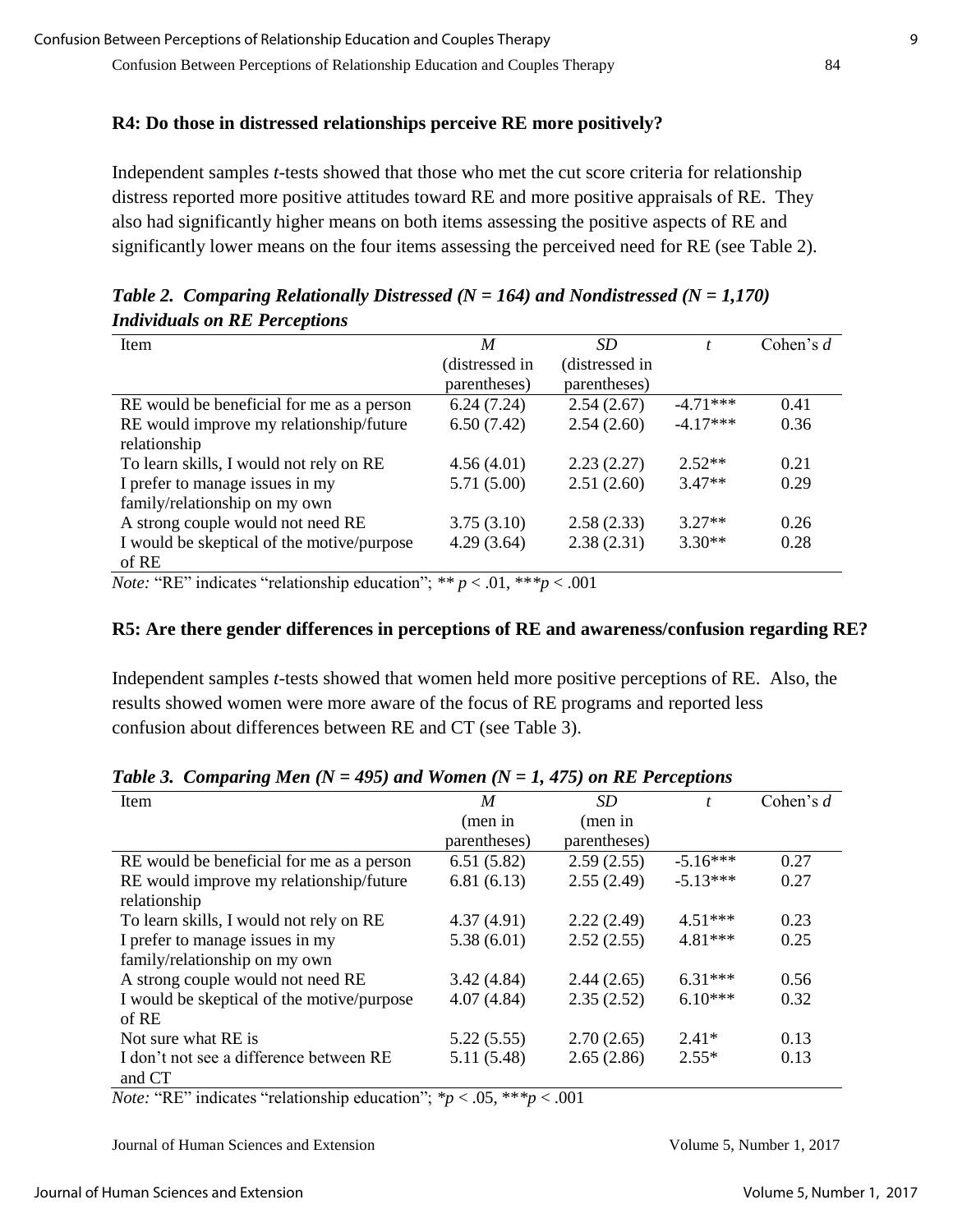# **R6: Are there relationship status differences in awareness/confusion regarding RE?**

Independent samples *t-*tests showed that those who were married agreed significantly more strongly with the statement, *I really don't see a difference between relationship education and relationship therapy/counseling*, when compared to those who were not married. Also, those who were married agreed significantly less strongly with the statement, *I am not sure what a relationship education program is or what these programs do*, when compared to those who were not married (see Table 4).

| Tuble 4. Comparing type matrica (iv $-$ 222) and matrica (iv $-$ 211) on KE I crecitions |                 |                 |           |             |  |
|------------------------------------------------------------------------------------------|-----------------|-----------------|-----------|-------------|--|
| Item                                                                                     | M               | SD.             |           | Cohen's $d$ |  |
|                                                                                          | (not married in | (not married in |           |             |  |
|                                                                                          | parentheses)    | parentheses)    |           |             |  |
| I don't see a difference between RE and                                                  | 5.33(5.08)      | 2.72(2.70)      | $-2.07*$  | 0.09        |  |
| CT <sup>-</sup>                                                                          |                 |                 |           |             |  |
| Not sure what RE is                                                                      | 4.87(5.71)      | 2.60(2.71)      | $7.00***$ | 0.32        |  |
| <i>Note:</i> "RE" indicates "relationship education"; $np < .05$ , *** $p < .001$        |                 |                 |           |             |  |

# *Table 4. Comparing Not Married (N = 999) and Married (N = 977) on RE Perceptions*

#### **Discussion**

This is the first known study to assess perceptions of RE relating to confusion between RE and CT and investigate differences in these perceptions based on gender, relationship status, and relationship satisfaction. Breaking down stigma and misconceptions about the focus and structure of RE and disseminating accurate information are important steps to bolster effective recruitment efforts. Substantive patterns in the study findings are highlighted below.

The results showed those in more satisfying relationships reported more negative attitudes toward RE, and those in distressed relationships reported more positive attitudes. This finding supports the notion that respondents may believe that a relationship issue needs to be present before someone would choose to attend RE (i.e., If there is nothing "wrong" in the relationship, there is no need to fix it.). Therefore, those in more satisfying relationships may be less likely to see the need to seek out a relationship service than those in distressed relationships. However, these perceptions of RE are more in line with the intervention/therapy perspective, whereas the "true" scope of RE is more preventative and enrichment focused (DeMaria, 2005; Markman & Rhoades, 2012). In essence, if couples are aware that RE can prevent problems, they may attend regardless of satisfaction level and before relationship problems are present.

The results showed a high degree of uncertainty about the focus of RE, and how the focus differs from therapy. Difference tests showed the lack of awareness of RE and the confusion between RE and CT were greater for men. Results also showed the difference between men and women was not particularly strong (small effect sizes for differences; both men and women had a fairly high degree of unawareness of RE and confusion about the difference between RE and CT).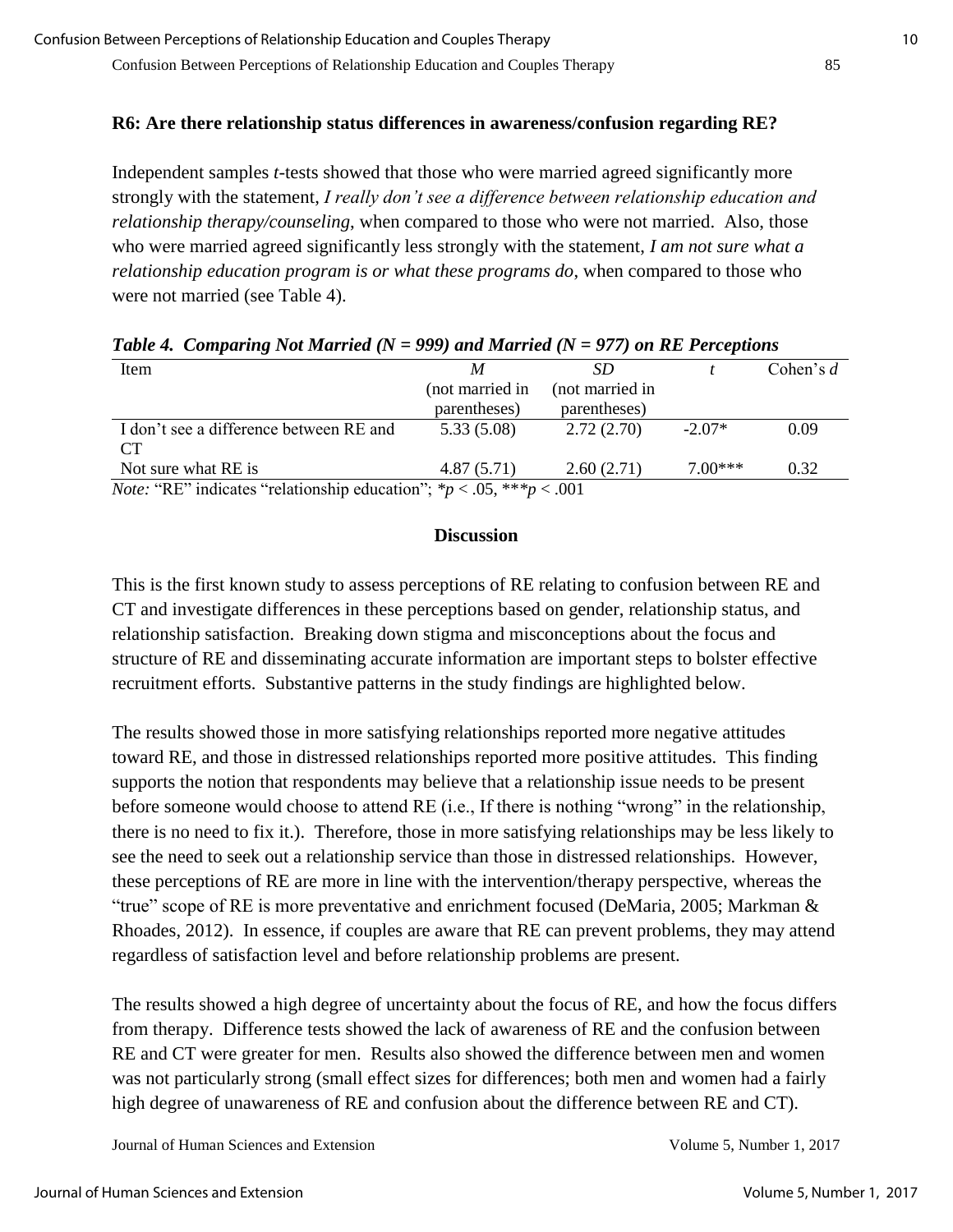In terms of differences in awareness of RE and confusion between RE and CT by relationship status, the findings were somewhat paradoxical. Those married reported significantly stronger agreement with the statement on confusion between RE and CT than those not married, but significantly less agreement with the statement on lack of awareness of RE. These results are somewhat puzzling in that one would expect that if someone reports greater awareness of what RE is and does, they would also report less confusion between RE and CT. However, we believe that these mixed results on the two items actually underline greater overall confusion about the nature and focus of RE. Descriptive statistics support this theory, as means for both those in the married and unmarried group were just below or above five on the 10-point scale (showing a fair amount of confusion and lack of awareness for both groups).

The results of the qualitative question asking participants to describe what RE is in their own words are particularly telling. More than one out of every five responses used the exact terms "counseling/counselor" or "therapy/therapist" to describe RE. This result further underscores that many do not make a distinction between RE and CT and adds more support to previous findings on the lack of clarity between RE and CT (e.g., Mace, 1982; Roberts & Morris, 1998). Also, following Theory of Planned Behavior ideas, differences in attitudes, unawareness, and confusion would likely affect intentions regarding RE and the decision to attend. Further efforts are needed to clarify this distinction.

## **Limitations**

There are some limitations to this study. The study design is cross-sectional and largely descriptive; thus, no claims can be made about causal relationships. Additionally, the sample was primarily Caucasian (82%), fairly educated (81% reporting some college or above), and somewhat younger (mean age just under 30). Overall, the sample was lacking in diversity, and the findings may not be representative of those of more diverse age, ethnic, racial, and socioeconomic backgrounds.

### **Future Directions**

# **Implications for Practitioners and Researchers**

Based on the study findings, three implications are highlighted here. First, the findings point toward the importance of using different recruitment messages for different audiences. Just as one size fits all Extension education programs are likely ineffective (Goddard & Schramm, 2015; Goddard & Olsen, 2004), this study extends this idea to marketing messages as well. For instance, women reported overall more positive appraisals toward RE, and men less need and more skepticism of RE. While women may respond to RE marketing messages currently in use (e.g., RE as an opportunity to gain skills, such as communication and conflict resolution), men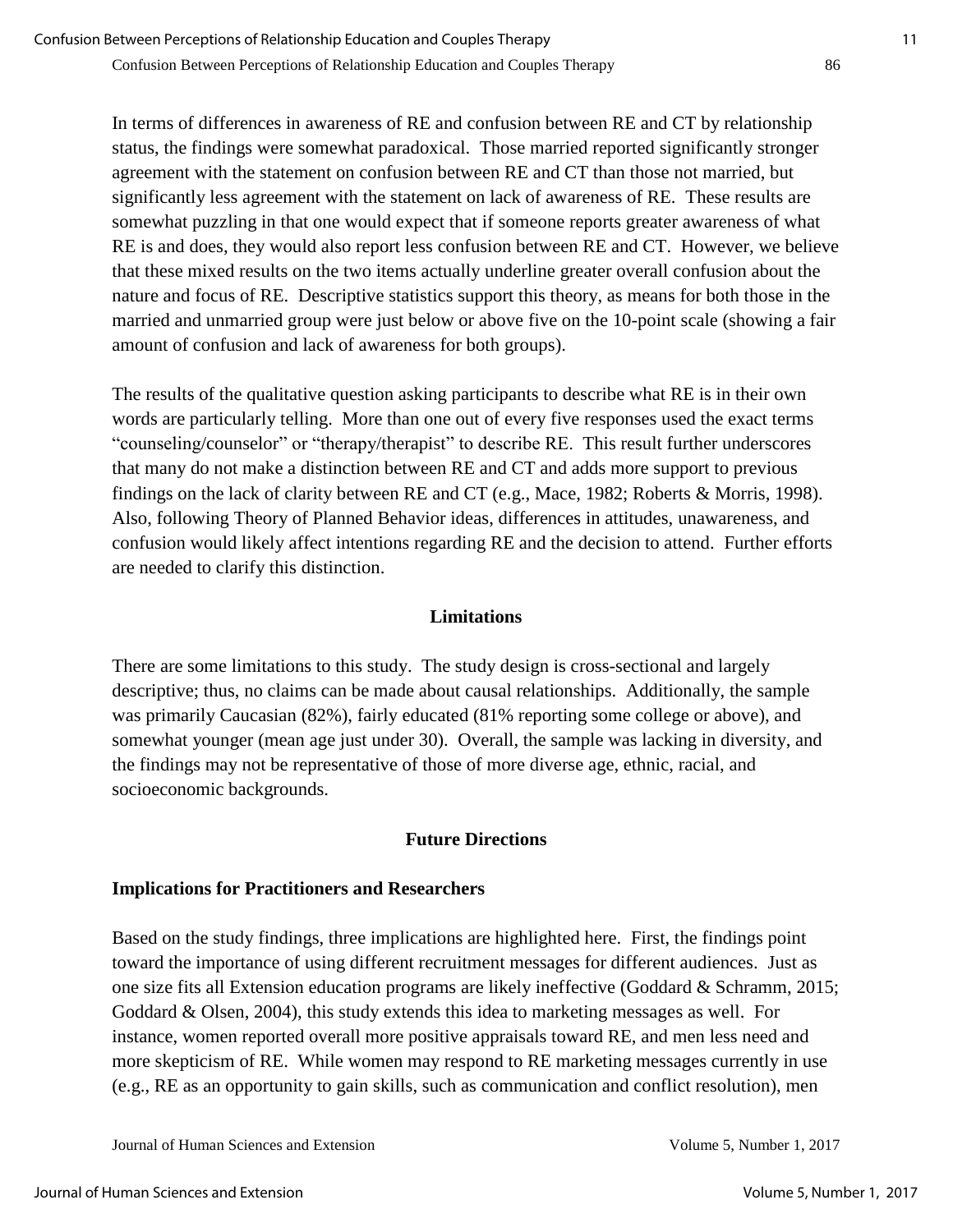may respond more positively through normalization messages—that RE can be helpful for most people and most couples in various situations, not only those experiencing some challenges, and that many couples (whether experiencing some challenges or not) can attend and benefit.

Future research should also investigate and incorporate RE topics of particular importance to men to reduce skepticism. Historically, RE recruitment messages and settings have catered more to women (Markman & Rhoades, 2012). Also, marketing messages emphasizing the potential benefits of RE (e.g., improve communication, learn conflict resolution, grow closer, etc.) may be more attractive to distressed individuals and couples, while external factors such as raffles, prizes, or fun, date-like settings may be more attractive to more satisfied couples.

Second, findings underscore the need to educate the public on the format/scope of RE as a prevention relationship resource, which is different than the interventionist scope often used in therapy. Public stigma is often attached to seeking help, especially psychological therapy/treatment (Corrigan, 2004; Vogel, Wade, & Haake, 2006). Larger-level informational campaigns through public service announcements, television, and web exposure could be helpful in this process. If RE is seen as indistinguishable from therapy, recruitment and attendance are likely to suffer. Future efforts should seek to reduce stigma associated with both services.

Third, researchers should investigate and evaluate larger-level approaches to educate the public on the scope and focus of RE, as well as potential benefits. We are currently working to create a simple, brief module to provide information on RE and hope to evaluate the effectiveness of this information in the coming years. We call on others who work in Extension and other areas of the field of couples and relationship education to join this effort to disseminate accurate information about RE to help alter misguided perceptions.

# **Conclusion**

This is the first known study to investigate specific perceptions, awareness, and confusion regarding RE. These results suggest specific means for enhancing RE recruitment and implementation, and while not particularly diverse, the sample is sufficiently large to highlight the pervasive nature of misconceptions about RE. The calls made by Guerney and Maxson (1990) and Morris, Cooper, and Gross (1999) to give more serious attention to marketing plans in RE have gone largely unanswered. Confusion and misguided perceptions persist. As suggested through the results of this study, further effort is needed to find ways to alter misconceived perceptions of RE and tailor marketing messages to highlight the potential benefits for individuals and couples of various circumstances. Such efforts will assist the public in making better informed decisions on seeking relationship help and enrichment services.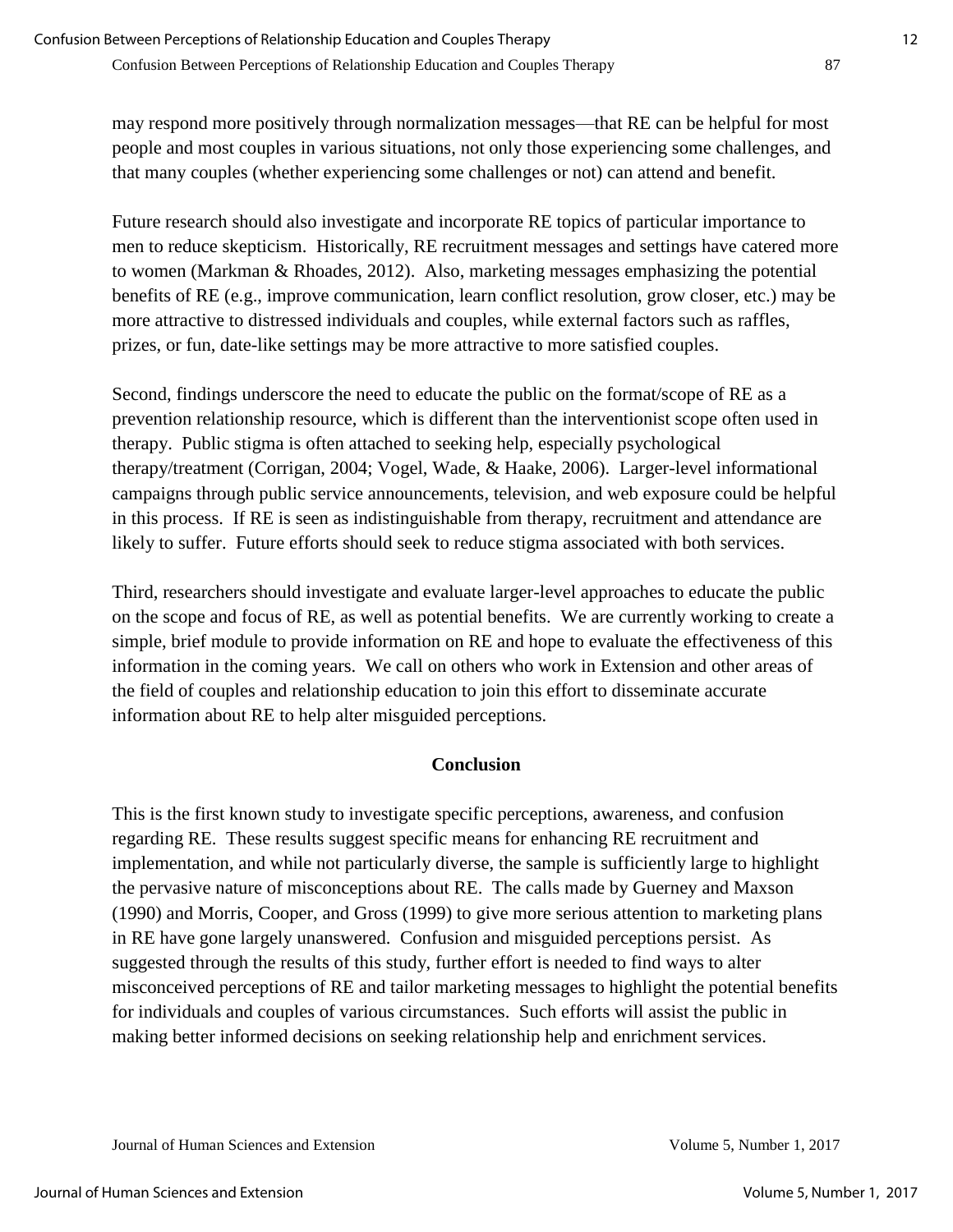#### **References**

- Ajzen, I. (1991). The Theory of Planned Behavior. *Organizational Behavior and Human Decision Processes, 50,* 179–211. doi:10.1016/0749-5978(91)90020-T
- Bringle, R. G. & Byers, D. (1997). Intentions to seek marriage counseling. *Family Relations, 46*(3), 299–304. doi:10.2307/585128
- Burr, B. K., Gardner, B. C., Cox, R. B., Larzelere, R. E., & Hubler, D. S. (2015). How do time and vocational stress influence attitudes toward couple relationship education? *Family and Consumer Sciences Research Journal, 44*(2), 143–158. doi:10.1111/fcsr.12132
- Burr, B. K., Hubler, D. S., Gardner, B. C., Roberts, K. M., & Patterson, J. (2014). What are couples saying about relationship education? A content analysis. *Journal of Couple and Relationship Therapy, 13*(3), 177–197. doi:10.1080/15332691.2013.85293
- Corrigan, P. (2004). How stigma interferes with mental health care. *American Psychologist, 59*(7), 614–625. doi:10.1037/0003-066.59.7.614
- DeMaria, R. M. (2005). Distressed couples and marriage education*. Family Relations, 54*(2), 242–253. doi:10.1111/j.0197-6664.2005.00019.x
- Doherty, W. J. (1995). Boundaries between parent and family education and family therapy: The Levels of Family Involvement model. *Family Relations, 44*(4), 353–358. doi:10.2307/584990
- Doherty W. J., & Lamson, A. L. (2015). The levels of family involvement model: 20 years later. In M. J. Walcheski & J. S. Reinke (Eds.), *Family life education: The practice of family science* (pp. 39–47). Minneapolis, MN: National Council on Family Relations.
- Doss, B. D., Atkins, D. C., & Christensen, A. (2003). Who's dragging their feet? Husbands and wives seeking marital therapy. *Journal of Marital and Family Therapy, 29*(2), 165–177. doi:10.1111/j.1752-0606.2003.tb01198.x
- Doss, B. D., Rhoades, G. K., Stanley, S. M., & Markman, H. J. (2009). Marital therapy, retreats, and books: The who, what, when, and why of relationship help-seeking. *Journal of Marital and Family Therapy, 35*(1), 18–29. doi:10.1111/j.1752-0606.2008.00093.x
- Funk, J. L., & Rogge, R. D. (2007). Testing the ruler with item response theory: Increasing precision of measurement for relationship satisfaction with the Couples Satisfaction Index. *Journal of Family Psychology, 21*(4), 572–583. doi:10.1037/0893-3200.21.4.572
- Goddard, H. W., & Olsen, C. S. (2004). Cooperative Extension initiatives in marriage and couples education. *Family Relations, 53*(5), 433–439. doi:10.1111/j.0197- 6664.2004.00051.x
- Goddard, H. W., & Schramm, D. G. (2015). Developing a model for relationship and marriage education: Efforts and lessons from the U.S. Cooperative Extension. In J. J. Ponzetti (Ed.), *Evidence-based approaches to relationship and marriage education* (pp. 108–119). New York. NY: Routledge. doi:10.4324/9781315757353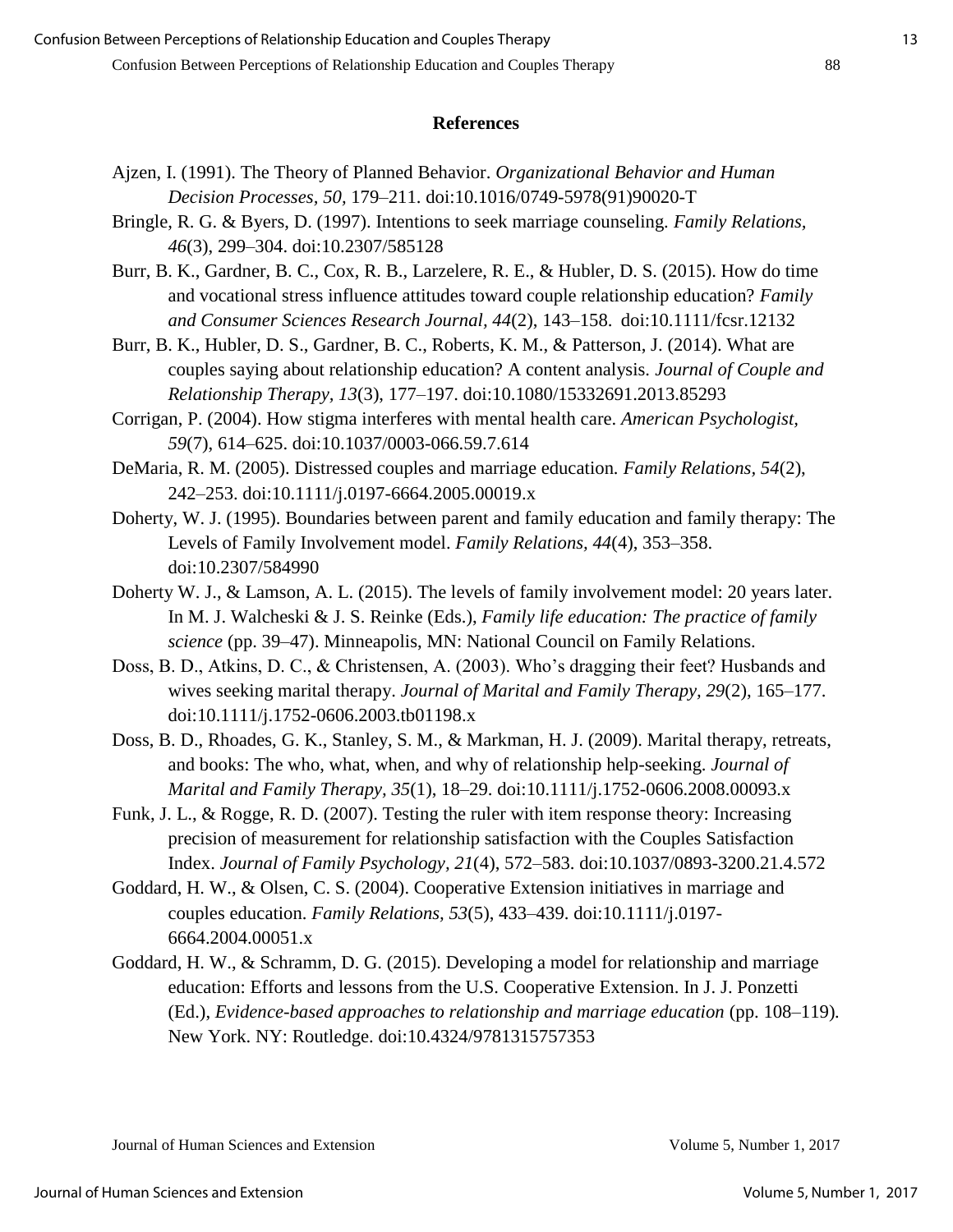- Guerney, B., & Maxson, P. (1990). Marital and family enrichment research: A decade review and look ahead. *Journal of Marriage and the Family, 52*(4), 1127–1135. doi:10.2307/353323
- Halford, W. K., & Bodenmann, G. (2013). Effects of relationship education on maintenance of couple relationship satisfaction. *Clinical Psychology Review, 33*(4), 512–525. doi:10.1016/j.cpr.2013.02.01
- Halford, W. K., O'Donnell, C., Lizzio, A., & Wilson, K. L. (2006). Do couples at high risk of relationship problems attend premarriage education? *Journal of Family Psychology, 20*(1), 160–163. doi:10.1037/0893-3200.20.1.160
- Hannah, D. R., & Lautsch, B. A. (2011). Counting in qualitative research: Why to conduct it, when to avoid it, and when to closet it. *Journal of Management Inquiry, 20*(1), 14–22. doi:10.1177/1056492610375988
- Karam, E. A., Antle, B. F., Stanley, S. M., & Rhoades, G. K. (2015). The marriage of couple and relationship education to the practice of marriage and family therapy: A primer for integrated training. *Journal of Couple & Relationship Therapy, 14*(3), 277–295. doi:10.1080/15332691.2014.1002655
- Mace, D. R. (1982). *Close companions: The marriage enrichment handbook.* New York, NY: Continuum Publishing Company.
- Markman, H. J., & Rhoades, G. K. (2012). Relationship education research: Current status and future directions. *Journal of Marital and Family Therapy, 38*(1), 169–200. doi:10.1111/j.1752-0606.2011.00247.x
- Masterson, M., & Forde. J. (2011). *Great leads: The six easiest ways to start a sales message*. Delray Beach, FL: American Writers & Artists, Inc.
- Morris, M. L., Cooper, C., & Gross, K. H. (1999). Marketing factors influencing the overall satisfaction of marriage education participants. *Family Relations, 48*(3), 251–261. doi:10.2307/585634
- Morris, M. L., McMillan, H. S., Duncan, S. F., & Larson, J. H. (2011). Who will attend? Characteristics of couples and individuals in marriage education. *Marriage & Family Review, 47*(1), 1–22. doi:10.1080/01494929.2011.558463
- Myers-Walls, J. A., Ballard, S. M., Darling, C. A., & Myers-Bowman, K. S. (2011). Reconceptualizing the domain and boundaries of family life education. *Family Relations, 60*(4), 357–372. doi:10.1111/j.1741-3729.2011.00659.x
- Pawel, J. J. (2015). Marketing family life education programs: Building relationships instead of selling. In M. J. Walcheski & J. S. Reinke (Eds.), *Family life education: The practice of family science* (pp. 267–277). Minneapolis, MN: National Council on Family Relations.
- Roberts, L. C., & Morris, M. L. (1998). An evaluation of marketing factors in marriage enrichment program promotion. *Family Relations, 47*(1), 37–44. doi:10.2307/584849
- Vogel, D. L., Wade, N. G., & Haake, S. (2006). Measuring the self-stigma associated with seeking psychological help. *Journal of Counseling Psychology, 53*(3), 325–337. doi:10.1037/0022-0167.53.3.325